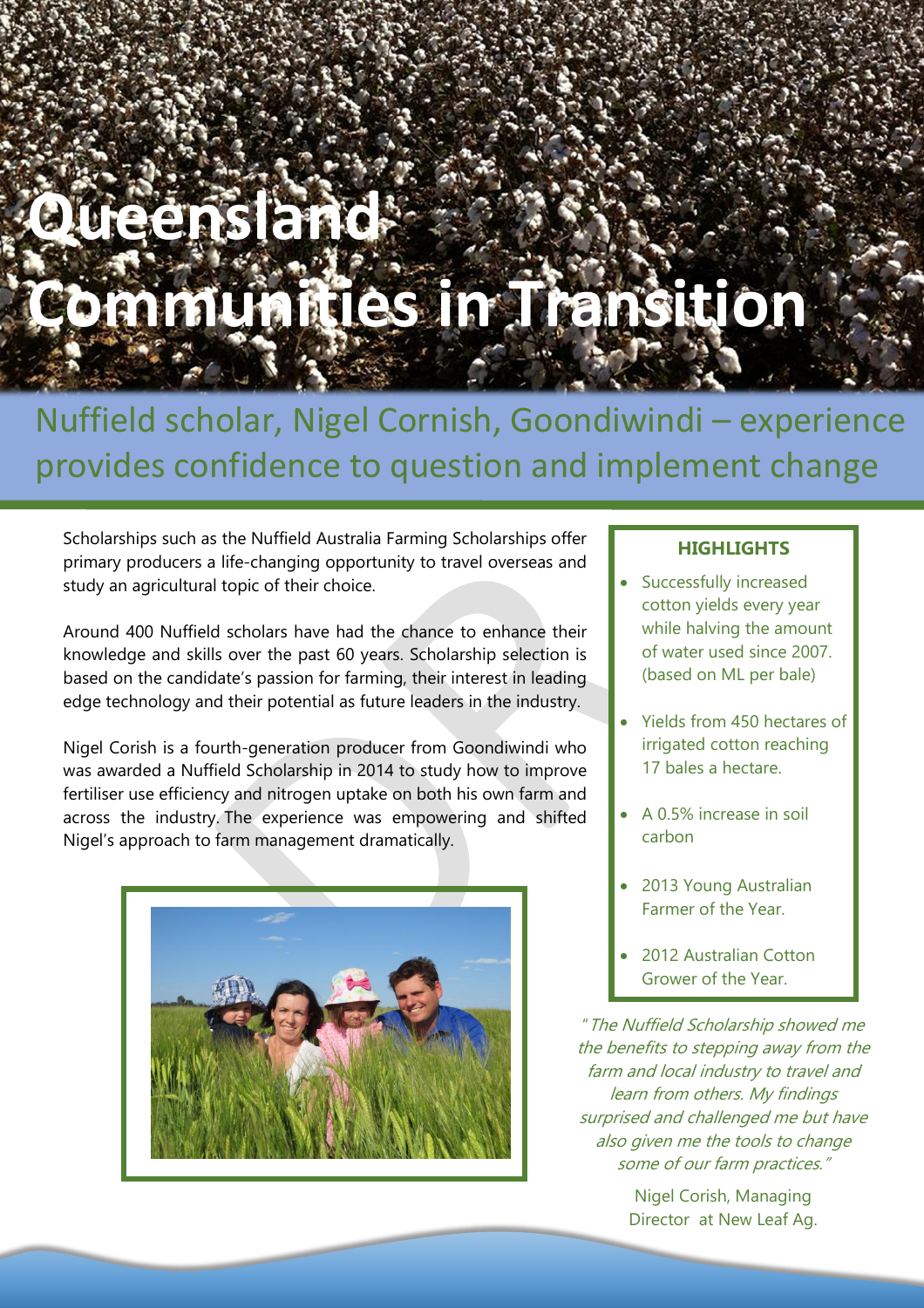The Corish family business consists of four mixed farming properties on the NSW-QLD border producing irrigated and dryland crops and running Angus breeder cows. Nigel's role is to oversee the properties of Lakeland Downs and Woodlands, which is part of the Corish Farm group.

Nigel's' two-year scholarship was sponsored by the Cotton Research and Development Corporation and Cotton Australia and included travel to the USA, China and Europe to investigate how to reduce fertiliser and, in particular, nitrogen use in irrigated cotton production.

Rather than a technological solution, Nigel instead found many of the answers he was looking for in regenerative agriculture. He now implements many of his scholarship learnings on his own farm and is committed to sharing them with others.

## **Minimal mechanical soil disturbance and greater crop diversity for improved soil health**

Nigel was profoundly influenced by his time with USA's Gary Zimmer, who is also known as the "father" of biological agriculture. From Gary, Nigel learned that,

"soils are living organisms that need to be fed daily. Different plants feed on different soil organisms and vice <sup>a</sup> versa. Thus, the need for diversity".

In California, Nigel explored the use of crop rotations to provide such diversity with legumes providing nitrogen and cereals providing organic matter. This complemented his findings in England of the importance of cover crops in retaining soil moisture.

In Dakota, Nigel observed that while reduced or zero till farming practices are common amongst dryland cotton farmers in Australia, irrigated cotton growers had not yet introduced the practice despite the demonstrated benefits.

#### **Changes on farm:**

Tillage exposes soil organic matter stocks to microbial decomposition. It is also well known to disrupt soil structure making the soil more vulnerable to compaction. This restricts the gas exchange to roots limiting their growth and predisposes them to attacks by pathogens.

Nigel now plants a cereal crop after his winter cotton crop (provided there is sufficient moisture) that does not require deep tillage. This crop is then followed by a cover crop, such as Faba beans, in November and December. By purchasing a zero till planter, tillage is now only undertaken for compaction control, pupae busting and disease management.

Monocultures tend to gradually increase populations of plant parasitic nematodes (rootinfecting fungi). By rotating between unrelated crop species, Nigel is able to disrupt the cycles of these organisms, improving soil health.

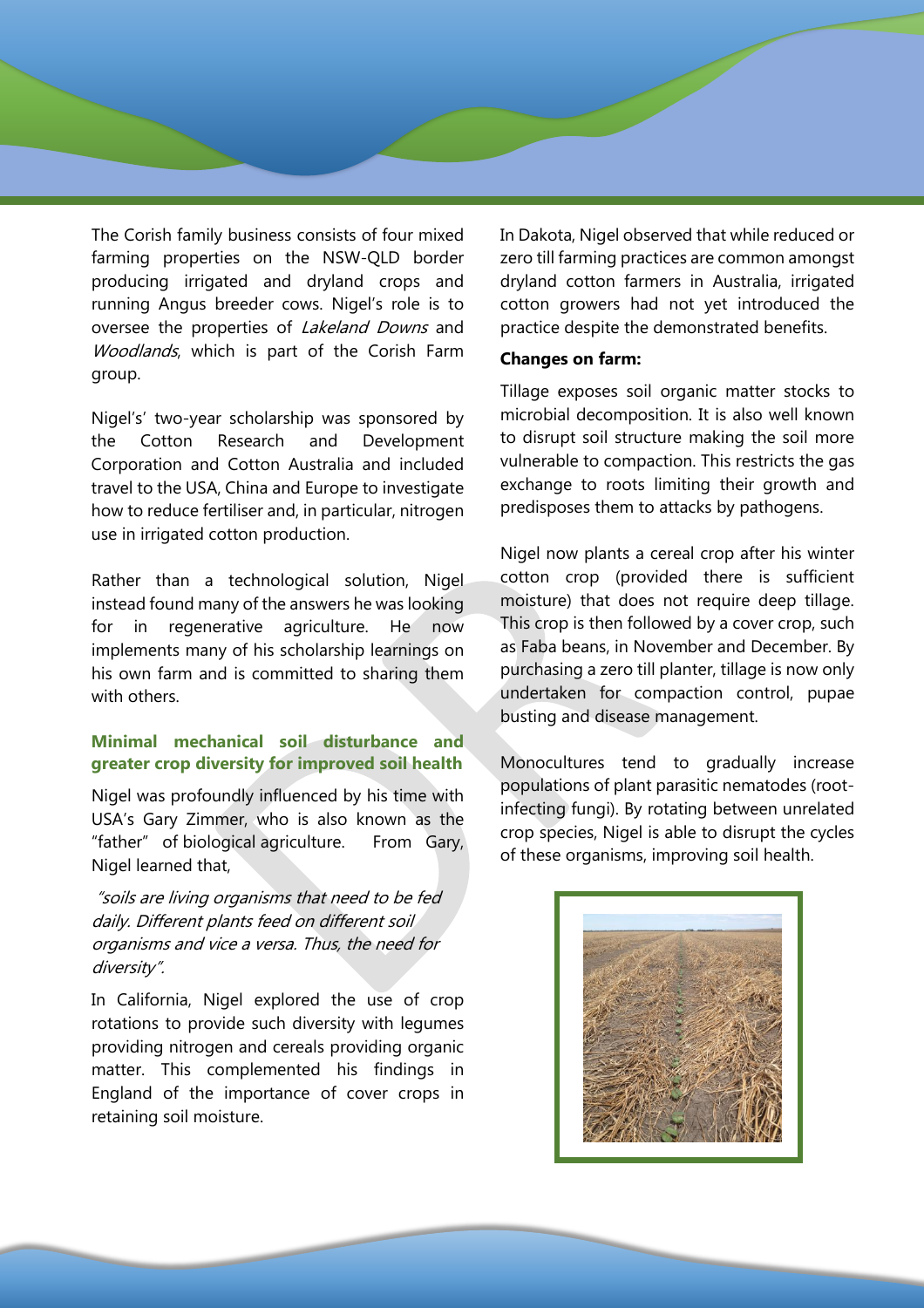#### **Precision agriculture to improve fertiliser use**

In Alabama, Nigel witnessed the use of precision agriculture techniques to enable producers to better understand interactions at the farming system, whole farm, and sub-paddock levels. Management zones using either yield, biomass, elevation or soil maps help ensure the use of inputs such as soil amendments, fertilisers and water are both efficient and effective. In Japan, Nigel expanded his knowledge of cutting-edge real-time soil sensing technology.

#### **Changes on farm:**

Nigel now uses Electromagnetic Soil Mapping (EM38) and yield maps to develop his own management zones. He hopes to improve the soil health in these areas by apply gypsum and manure using Variable Rate Technology.

Nigel also uses Normalized Difference Vegetative Index (NDVI) imagery to assesses crop vigour (based on a mathematical interpretation of colour and near infrared data). The imagery helps Nigel identify areas of crop variability.

#### **Addition of farm organic matter**

Many soils in the Goondiwindi area contain less than 1% organic carbon. (can you say what is considered to be a healthy %?) The input and decomposition rate of carbon are affected by soil type and climate as well as management. In the case of Nigel's soils, carbon levels on farm were between 0.5-0.7%. Low carbon levels make soils more susceptible to compaction, erosion and reduce its ability to hold moisture.

#### **Changes on farm:**

Nigel now sources manure from a local beef feedlot. He applies the manure with a spreader at a rate of 10 tonnes per hectare.

Nigel has been able to increase the soil organic content levels on his farm to 1%. A 1% increase in soil organic carbon equates to about a 2% increase in water holding capacity. Even 1% soil carbon can make a significant impact if it means water is available at critical times throughout the year during plant development.



"We need to stop treating soil like dirt and start treating it like an asset"